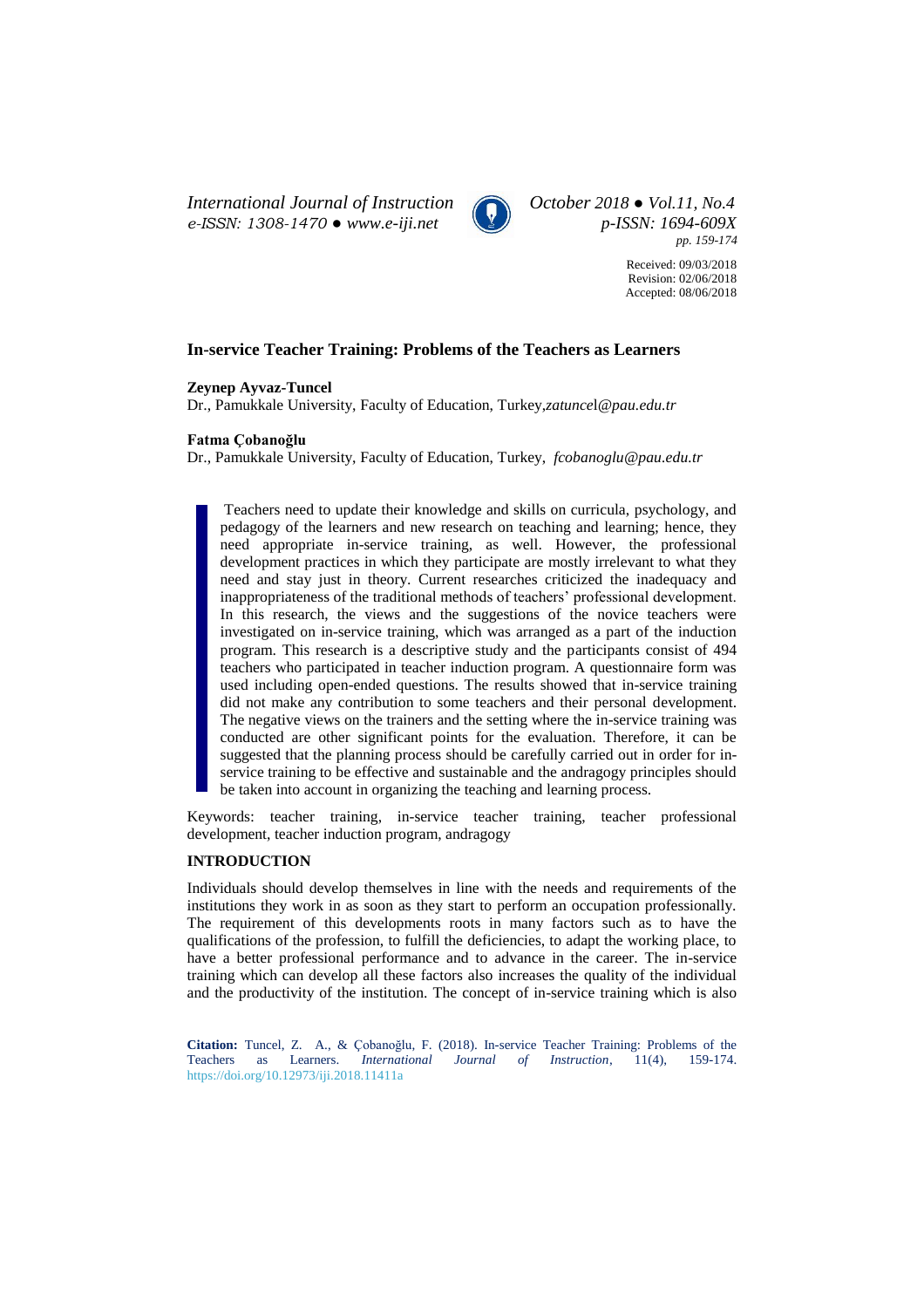among the competencies of lifelong learning serves to increase the life quality of the individuals through providing a professional, personal and social development.

Teachers also need to update their knowledge and skills on curricula, psychology, and pedagogy of the learners and new research on teaching and learnings; hence they need appropriate in-service training as well (Euryodice, 2004; OECD, 2005). Moeini (2008) stated that policymakers pay attention to teacher professional development to spread the necessary information and provide guidance to teachers. The emerging concern of inservice training roots in the increasing rate of technological and other changes in society. Moreover, as education has a more association with economic development, a new term appears known as "lifelong learning" which involves the continuing education (EURYDICE European Unit, 1995).

Many researches underline the important function of the in-service training in increasing the quality of education (Training, P., & Programs In The E-, C., 2011; Theunissen et al, 1998; The European Commission, 2012; EURYDICE European Unit, 1995). Thus, developing countries allocated resources for teacher development. According to the World Bank Report (2018), a survey of 38 developed and developing countries found that 91 percent of teachers had participated in professional development in the previous 12 months. 4 Two-thirds of World Bank projects with an education component in the last decade incorporated teacher professional development.

Current research criticized the inadequacy and inappropriateness of the traditional methods of teachers' professional development (Yolcu and Kartal, 2017; Safi, 2015; Bayrakçı, 2009; Koç, 2016; Sandholtz, 2002; Popova et al., 2016; Liberman, 1995) although it has been insistently emphasized that professional development is a key point for the teacher training. Guskey and Huberman (1995, cited in Dass, 2009) opposed to a traditional form of professional development which means that teachers are treated as inadequate and incompetence and in-service training programs are there to fulfill this lack in a limited time and resources. What Skyes (1996) argues that teachers' professional development should not be limited to a couple of in-service training sessions, rather it should be a continuous process.

Darling-Hammond et al (2009, cited in Bando and Li, 2014) reviewed the related literature and pointed out 4 minimal conditions for a teacher training program in order to minimize the possible problems and make the in-service training effective: "(1) it should be intensive enough to cause a change in teacher behavior (over 50 hours), (2) it should be connected to practice, (3) it should be continuous, and (4) it must be aligned with teacher incentives." Vukelich and Wrenn (1999) also listed the requirements of a professional development process as "(1) focus on a single subject, (2) focus on participants' needs, (3) be ongoing and sustained, (4) engage participants in the pursuit of answers to genuine questions, problems, and curiosities, (5) provide for participants' meaningful engagement help participants develop collegial relationships, (6) encourage participants to reflect on their teaching."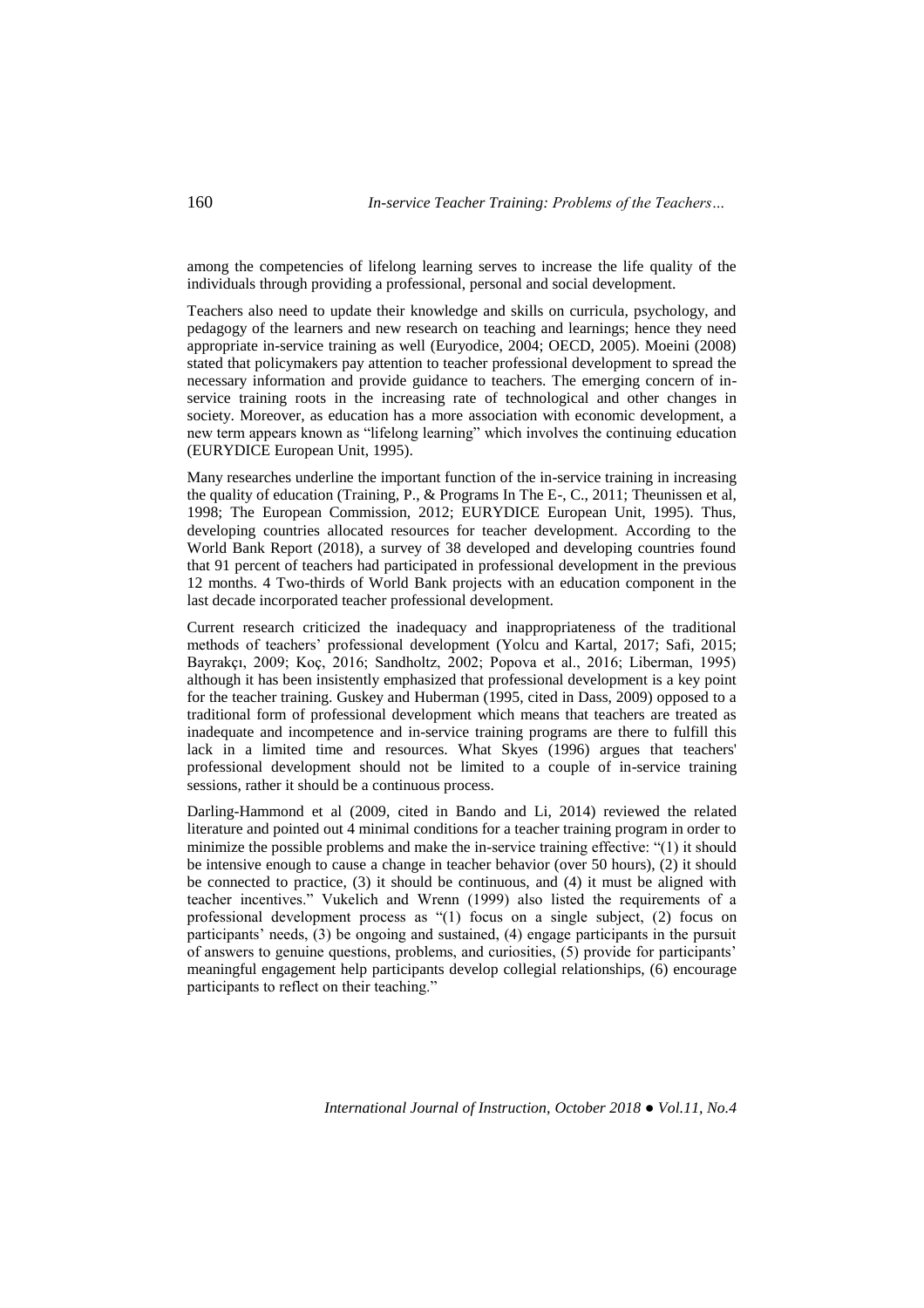### **In-service Training in Turkey**

The many EU Member States are publishing reports on increasing the quality of teacher training, focusing on the consistency between pre-service and in-service education of teachers in terms of content, pedagogy, and practice for a continuous development. What important is to train sophisticated teachers with qualified pedagogical skills and competencies in all levels and types of education. The teachers should be aware of the learners' needs and their diverse backgrounds, should have the ability to take precautions against early school leaving, and should integrate current pedagogical approaches and ICT tools with their existing knowledge (European Commission, 2015)

Continuous professional development of teachers is regarded as a professional duty in many countries which includes some legal regulations or mutual agreements (European Commission, 2013). In Turkey, in-service training programs are organized by the Directorate of Teacher Training and Development in the Ministry of National Education. In this way, teachers are provided to improve their knowledge, skills, and abilities. One of the goals in 2017-2023 Teacher Strategy Document prepared by the Ministry of National Education (MoNE, 2017) is to make the personal and professional development of the teachers continuous. In this sense, it was aimed to develop performance assessment system to determine the improvement needs of the teachers and to increase the quality of personal and professional development activities.

Pre-service education and induction programs are important as well as in-service training is. These three dimensions of the teacher training complete each other, and this case might be referred as the main provision of being a qualified teacher. In Turkey, nominees, who finish a 4-year college education training, are appointed as novice teachers after passing specific written and oral exams. Novice teachers participate in induction programs to gain more practical experience and to make their classrooms more sophisticated. As a part of the induction program conducted in 2016 (MoNE, 2015 dated Regulation of Appointment), in and out school activities and in-service training also take place. Particularly the in-service training is important in term of supporting the required professional competencies, adaptation process and applying common practices for the novice teachers.

In this research, the views and the suggestions of the novice teachers were investigated on in-service training which was arranged as a part of the induction program. This training included the topics of teaching profession, values, culture and civilization, legal regulations, MoNE policies, teaching and learning process and Turkey's educational perspective.

# **METHOD**

This research is a descriptive study which aims to investigate the views and suggestions of the novice teachers on in-service training which was arranged in the scope of the induction program.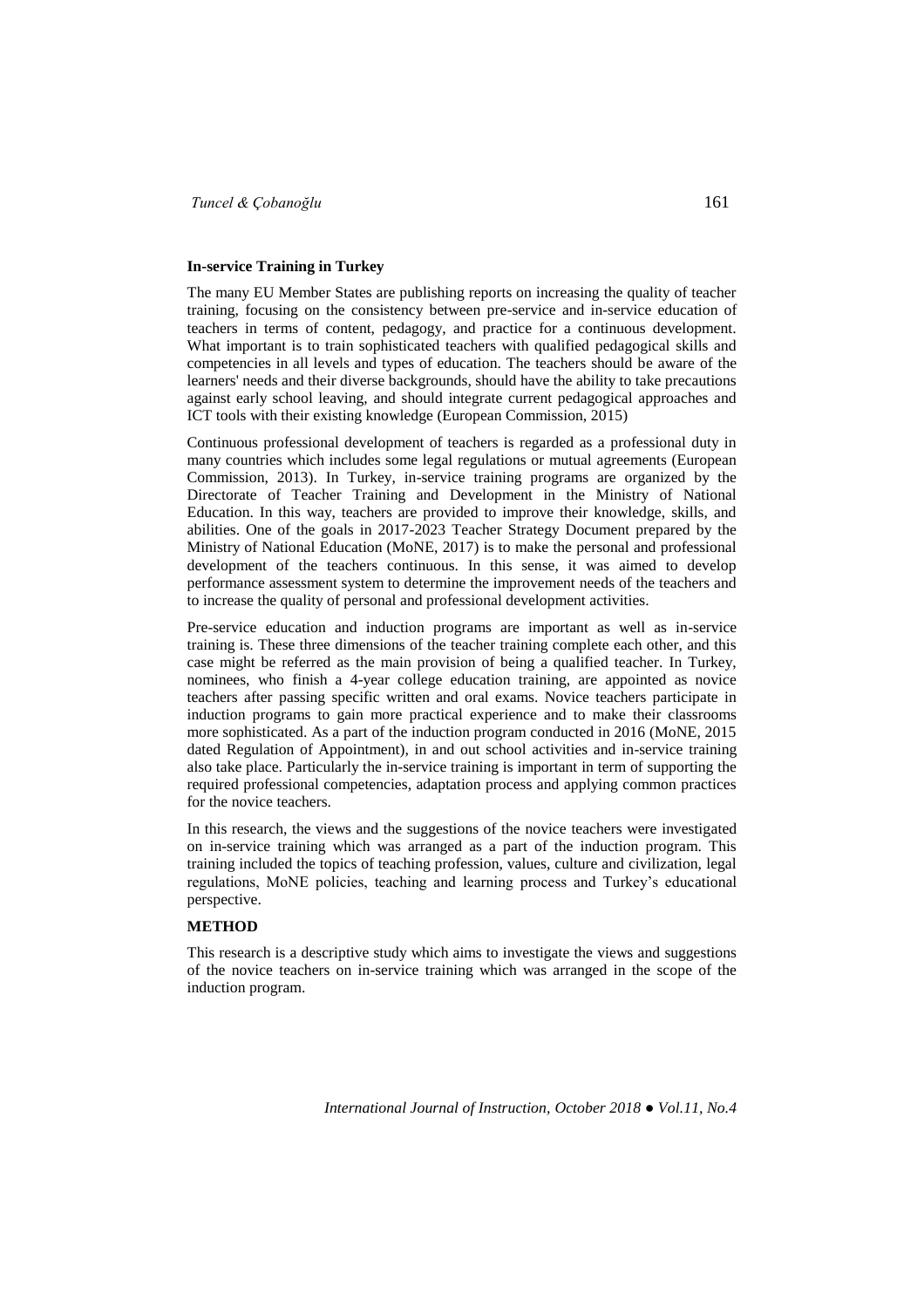### **Participants**

The participants of the study consist of 494 novice teachers who participated in teacher induction program in Denizli in 2015-2016 academic years. The data of 332 novice teachers who responded the open-ended questions were included in the study. Of the participants, 69% were women (N=246), 31% were men (N=111). Participants are comprised of 54 classroom teachers (15%), 297 field teacher (%83) and 43 school counselors (%2). Participants were graduated from either the faculty of education (69%,  $N= 248$ ) or other faculties (31%,  $N=109$ ).

#### **Data Collection Tool**

A questionnaire form was prepared including open-ended questions on participants' demographic properties and views on in-service training. The form was arranged based on the related literature and rearranged according to the evaluations of the experts. After a pilot study, the questionnaire was constructed for its final form. Examples from the questionnaire form are as below: "(1) Which contributions do you think these seminars make to your teaching profession?; (2) Which subjects do you wish to be included in seminars, and why?;  $(3)$  Please share your opinions about the teaching and learning process of these seminars?; (4) Please share your suggestions for these seminars to be more effective."

### **Data Analysis**

Percentages and frequencies were calculated for the demographic properties, and the content analysis was made for the responses to open-ended questions. The purpose of the content analysis is to identify the data and revealed the realities hidden in the data. The data is coded, and then themes are constructed by uniting the similar codes (Yıldırım&Şimşek, 2013: 259). In this study, the data were organized, coded, themes and sub-themes were constructed. The data were reported through the direct quotations.

In the current study, the data collection tool was prepared based on the quality of inservice training and the related literature, the data was computerized without any changes and the data set was analyzed by two researchers separately. The interreliability coefficient was found to be 90.9%. The findings were described through direct quotations from the participants, and all the data set and analysis reports were kept in case of any confirmation need.

# **FINDINGS**

As a result of the analysis, three themes named as "contributions to the teaching experience, practical process of the in-service training and the suggestions.

#### **Contributions to the teaching experience**

Novice teachers handled the contributions of in-service training from different perspectives. Table 1 displays the views of the novice teachers on this theme.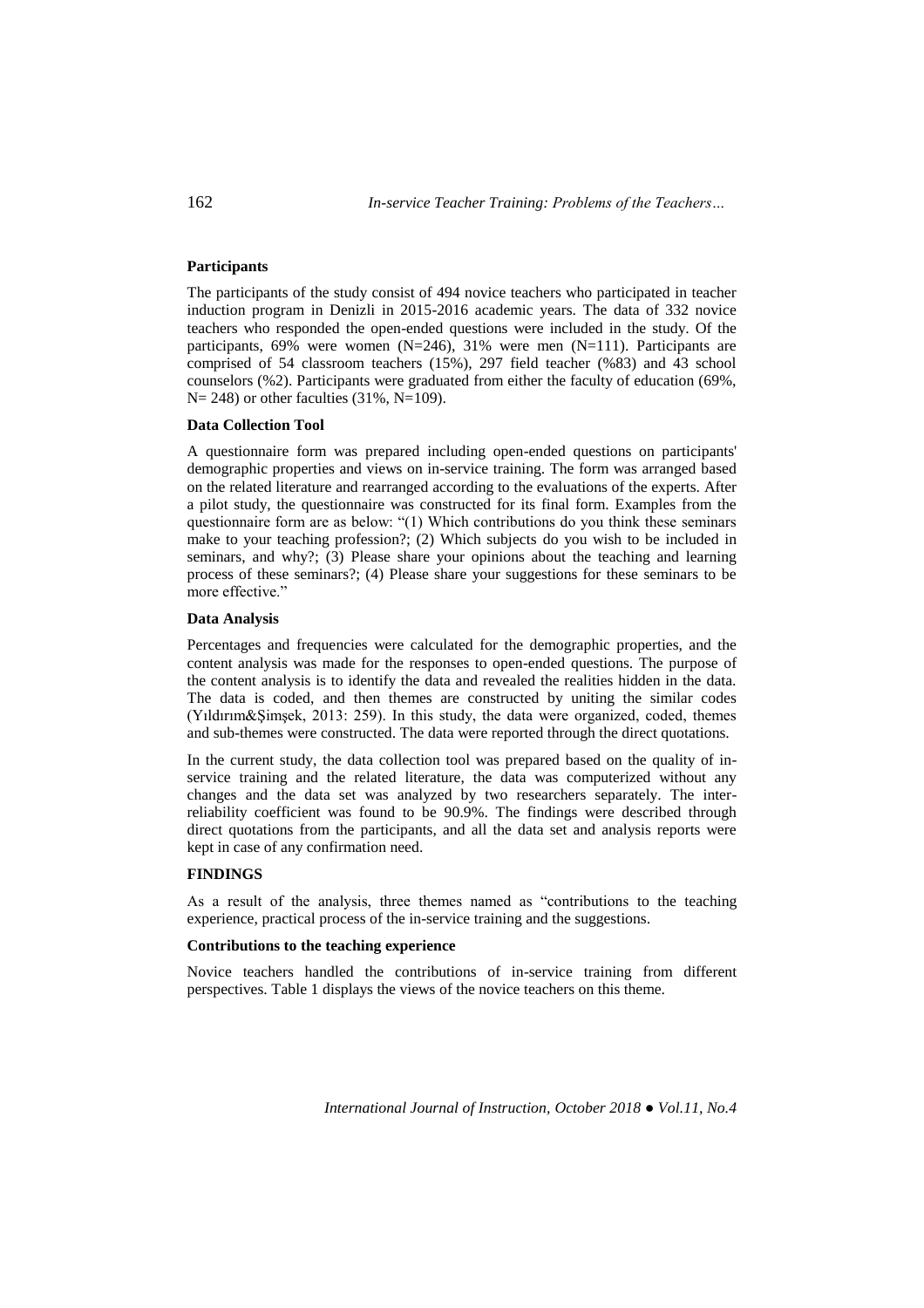Table 1 Views on the contribution of in-service training on teaching experience

| Theme                         | Codes                                   |     |
|-------------------------------|-----------------------------------------|-----|
|                               | Not contributing                        | 279 |
| Contributions to the teaching | Gaining professional attitude and value | 116 |
| experience                    | Gaining professional skills             | 249 |
|                               | Personal development                    |     |

Most of the novice teachers indicated negative views on the contributions of the inservice training to their teaching profession. Some views are as; *"It did not contribute much as we all know the content.. (T 124)", "I don't think that it will make any contribution. I think the topics chosen are not appropriate for my professional and personal development. The subject did not interest me anyway (T 355)", "As all the content was in theory, I don't think that it has any contribution. If some practices took place, it might be beneficial, I suppose (T 180)", "I think the seminars did not contribute to me. All the thing we already knew were repeated. We studied the topics again and again that we had learned in our college days.. (T 206)".* However, a group of novice teachers shared their views that the seminars were useful in terms of gaining some professional skills: *"It was pretty much beneficial to fulfill the gap in my pedagogical education. I comprehended deeply how I should behave for some specific issues in classroom management (T 136)", "I learned how to start a lesson. We learned how to cope with negative situations effecting teaching process, and an effective classroom management from our dear professors. We gained new perspectives on planning a lesson and effective time management (T 326)", "I think most of the topics in seminars were contemporary and sufficient for my professional development (T 340)",* and *"I think I will put into practice what I have learned about communication with students especially (T 220)"*.

The novice teachers who stated that these seminars had positive effects on their professional development explained that they feel ready to cope with the possible problems owing to the experiences shared throughout the process. Some quotations are as; *"We have experienced some pre-learning for a system that we don't know. Experiences and ideas shared provide reactions for me against a negative situation met for the first time (T 203)", "I learned such issues as how to cope with the problems in the teaching profession, effective teaching, and classroom management (T 211)..", "It was especially impressive to listen to the experiences of experienced teachers (T 228)", "I had quite knowledgeable to solve the problems and I understood that these solutions are all practical (T 233)", "I think I will be able to cope with the future problems more easily (T 268)"*.

Examining the responses, some of the novice teachers stated that these seminars were effective to gain professional values and develop attitudes: *"I believe that I got mature before starting to teach. I will handle positive situations more professional (T 188)", "..I think it contributed me to be a more conscious, more useful and productive teacher (T 277)", "..I think it will be useful for the issue of "What kind of a teacher should I be?" (T 254)".*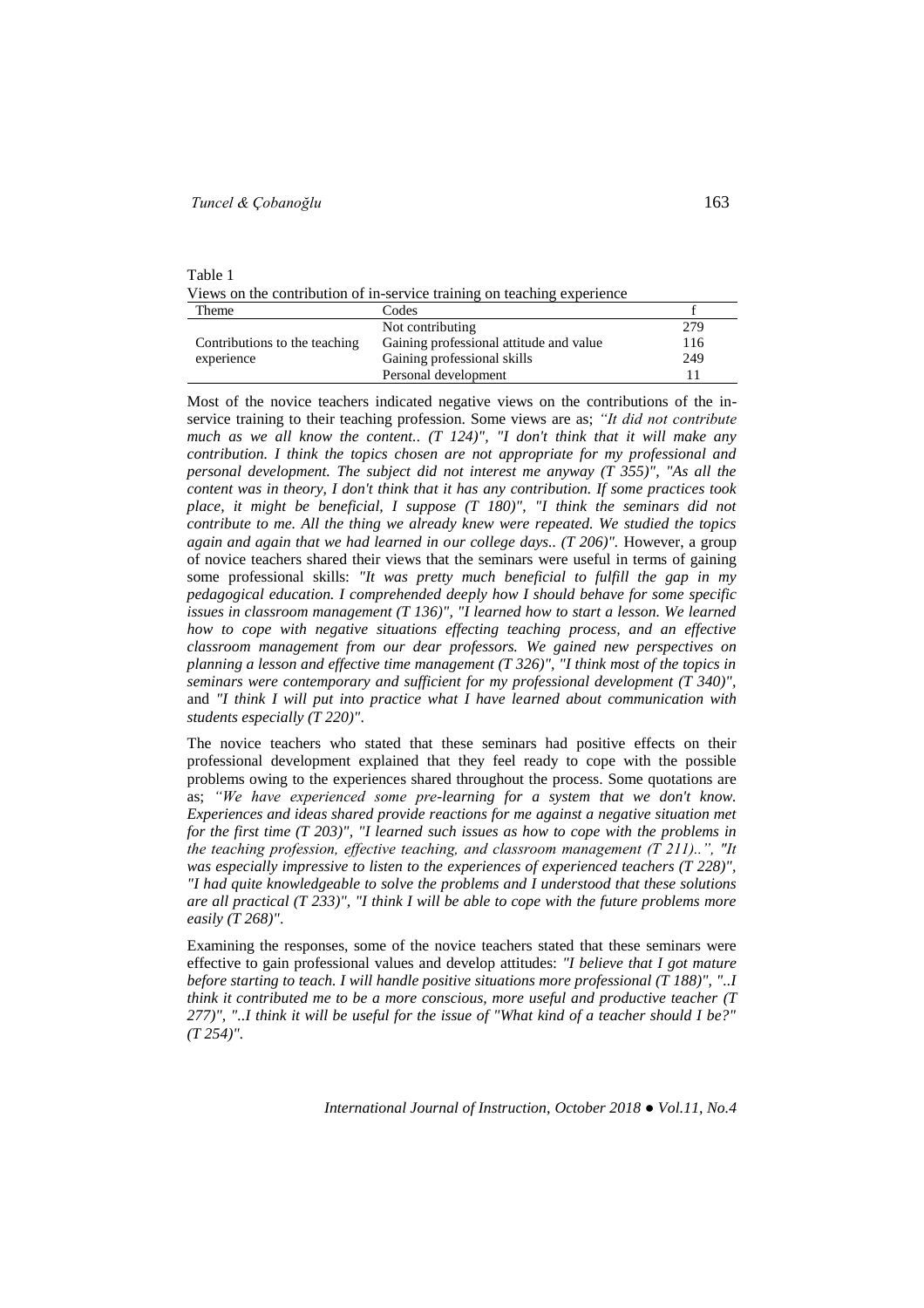Some novice teachers think that this process improved them sophisticatedly: *"In-service training was very useful for us both in content and their trainers' being experts. It contributed either professionally or personally (T 70)", "It particularly contributed to my personal development ( T 97)", "The topics of the training developed me in my both professional and personal life (T 178)"*.

#### **Practical process of the in-service training**

Based on the theme of practical process of the in-service training, three sub-themes were named as the trainer, the environment and the teaching and learning process. Table 2 displays the views of the novice teachers.

| Main Theme           | Sub-themes       | Codes                             |     |
|----------------------|------------------|-----------------------------------|-----|
|                      |                  |                                   |     |
| Practical<br>process | The trainer      | Sufficient                        | 62  |
|                      |                  | Insufficient                      | 81  |
|                      |                  | Partially sufficient              | 44  |
|                      | The environment  | Insufficient                      | 313 |
|                      |                  | Sufficient                        | 23  |
|                      |                  | Partially sufficient              | 5   |
|                      | Teaching and     | Teacher-centered                  | 268 |
|                      | learning process | Insufficient/ineffective material | 70  |
|                      |                  | Unsuitable content                | 28  |
|                      |                  | Effective                         | 12  |

Table 2: Views on the practical process of in-service training

Examining the views on the practical process of the in-service training, the differences among the expectations from the trainers are striking. While some of the novice teachers indicated positive views on trainers as being qualified and successful, some others indicated negative views on account of the fact that the trainers performed insufficient and unfavorable reactions in terms of the quality. Some positive views are as *"The quality of the trainers were quite well (T 218)", "The trainers' being experts in their field were effective for us (T 59)", "Our trainers were qualified and adequate (T 46)", "It was an advantage for us to be trained by qualified experts in their fields (T 44)". Some example statements for the negative views are as below; "We took the advantage of our trainers even though they were not qualified at all (T 239)", "Most of the trainers did not even stand up, they behaved us like we were students (T 250)", "I cannot say anything about the qualifications of the trainers but the seminars were just for passing time, I think (T 254)", "I think the quality of the trainers was a matter of question. I should say that they were not good speakers and not sufficient enough (T 304)"*. Some of the novice teachers avoided a general comment and indicated that some of the trainers were qualified: *"Some of the trainers had enough qualifications. However, it is impossible to say the same for the most (T 208)", "The quality of the trainers were changeable.. (T 212)", "I think our trainers should be separated into two groups. One was who appreciated and understood us and helped through their experiences; the other was who came just to pass the time (T 221)"*.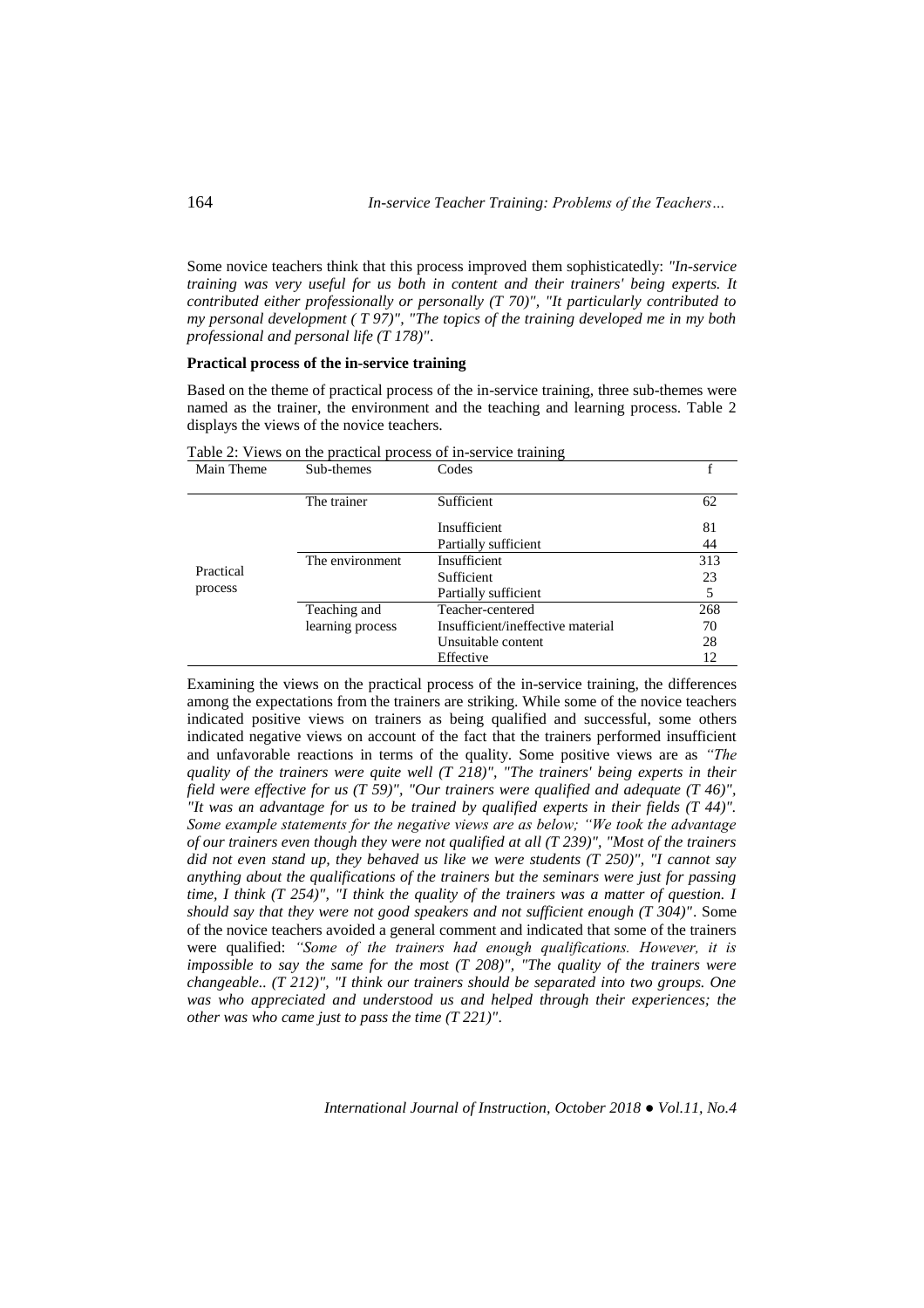### *Tuncel & Çobanoğlu* 165

Most of the novice teachers indicated negative views on the environment of the seminars. Particularly, the crowded classes and the ventilation is a matter of issue: *"The physical conditions made the seminars difficult to pass (T 219)", "It was hot, the number of the participants was high and we were in a sleepy mood because of the continuous sitting (T 10)", "Because there were too many participants, the ventilation was bad. Moreover, it was hot and people lost their interest very quickly (T 20)", "The physical conditions were very bad. We could not even listen to the trainers because of the hot weather. It was like a torture especially the ones coming from the districts (T 187)", "The setting was bad. This can be the only thing which prevents the seminars to reach its goals (T 276)"*.

The novice teachers had negative experiences because the process's teacher-centered: *"All the traditional trainers came and gave us the seminars. We all sit and listened. And then they told, "yes, now go and be a modern and constructivist teacher" (T 217)", "The trainers gave the seminars from the power point in a monotonous way. As the hall was so hot and crowded, we lost our concentration (T 160)", "It was as we participated in the seminars just to pass the time. The issues that were useful for my profession were handled a little. All the trainers read from PowerPoint presentations and passed the time (T 216)", "It was an atmosphere that was very boring, not comfortable and very long. It was not useful, nobody listened (T 207)"*.

Some novice teachers thought that the materials were insufficient and ineffective. *"All the materials used was only the projection and it made us bored (T 57)", "..It was an insufficiency that any material was used except from the projection (T 119)", "The quality of the trainers was clearly a matter of question, no material was used (T 299)"*.

The novice teachers also indicated negative views on the content. Some teachers commented as *"The process might be problematic because unnecessary subjects were repeated again and again..(T 133)", "To come to the seminar every day and repeated the same issues were boring.. (T 193)"*.

#### **Suggestions for the in-service training**

The novice teachers made suggestions for organizing the process and the management of the content and instruction. Table 3 displays these suggestions.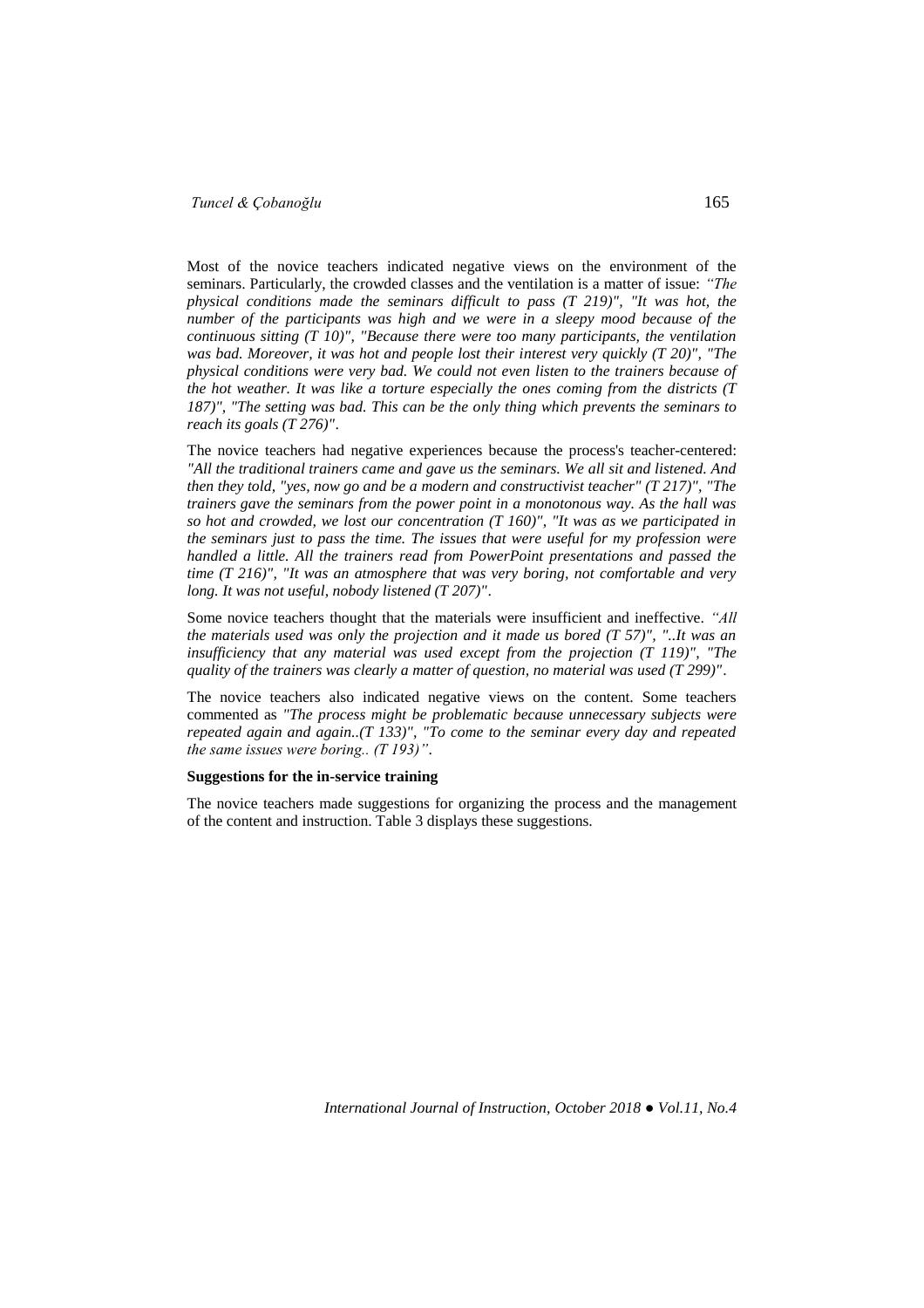| Table 3 |
|---------|
|---------|

Suggestions for the in-service training

| Main Theme  | Sub-theme         | Codes                                | F   |
|-------------|-------------------|--------------------------------------|-----|
| Suggestions | Organization      | Identification of the novice teacher | 19  |
|             |                   | Selection of the place               | 63  |
|             |                   | Selection of the qualified trainer   | 82  |
|             |                   | The period of the seminar            | 225 |
|             |                   | Distance education                   | 13  |
|             | Content           | Topics based on need analysis        | 56  |
|             |                   | Field-specific                       | 57  |
|             |                   | Personal development oriented        | 93  |
|             |                   | Professional development oriented    | 297 |
|             | Management of the | Basic needs                          | 12  |
|             | instruction       | Active participation                 | 99  |
|             |                   | Various methods and techniques       | 20  |
|             |                   | Material                             | 13  |

The novice teachers indicated that the definition of novice teacher should be clarified: *"The novice teachers might be treated differently. Teachers might be felt as teachers not as students (T 212)", "First of all, we should be accepted as teachers. Our superiors should not come and threatened us like we are a child (T 217)"*. In addition to this, some suggestions were made for the setting of the organization, selection of the trainers and the period of the seminars. The novice teachers emphasized that the number of the participants should be less and the selection of the place is important: *"Firstly these seminars should be carried out in physically well conditions, the setting should not be hot and airless (T 279)", "weather conditions and the setting choice based on the weather should be taken into consideration (T 265)". Some novice teachers underlined the selection of the trainers and told that they preferred the trainers to be academicians: "More consciousness trainers might have been selected (T 122)", "In*  field experts and this was impressive, however, *academicians from the colleges would have been more effective, I think (T 59)", "I think the trainers should be sophisticated. Academicians should be preferred or they should be extremely expert in their fields. All in all, we are teachers also and people training us should be in higher level (T 58)"*. Another important issue that the novice teachers insistently emphasize is the period of the training. Teachers indicated the negative situations they experienced specifically due to the long period and the timing: *"I think in order these seminars to be more effective, the period should be shortened firstly. As the period was such long, the teachers got bored and they focused on the finishing time instead of the evaluation of the process (T 331)", "The process of these seminars are important. The long periods, hot weather, summer session, all of these are disadvantages. Moreover, the insufficiency of the trainers was added to those conditions, any aim was reached. All these things should be considered, I think (T 140)", "Our motivation decreased as we participated in these seminars in big halls for*  long periods and in hot weather, and then went to the appointed cities without any *summer holiday (T 100)."* Some novice teachers' suggestions for this situation is distance education: *"I believe if this training was arranged as a distance education, it*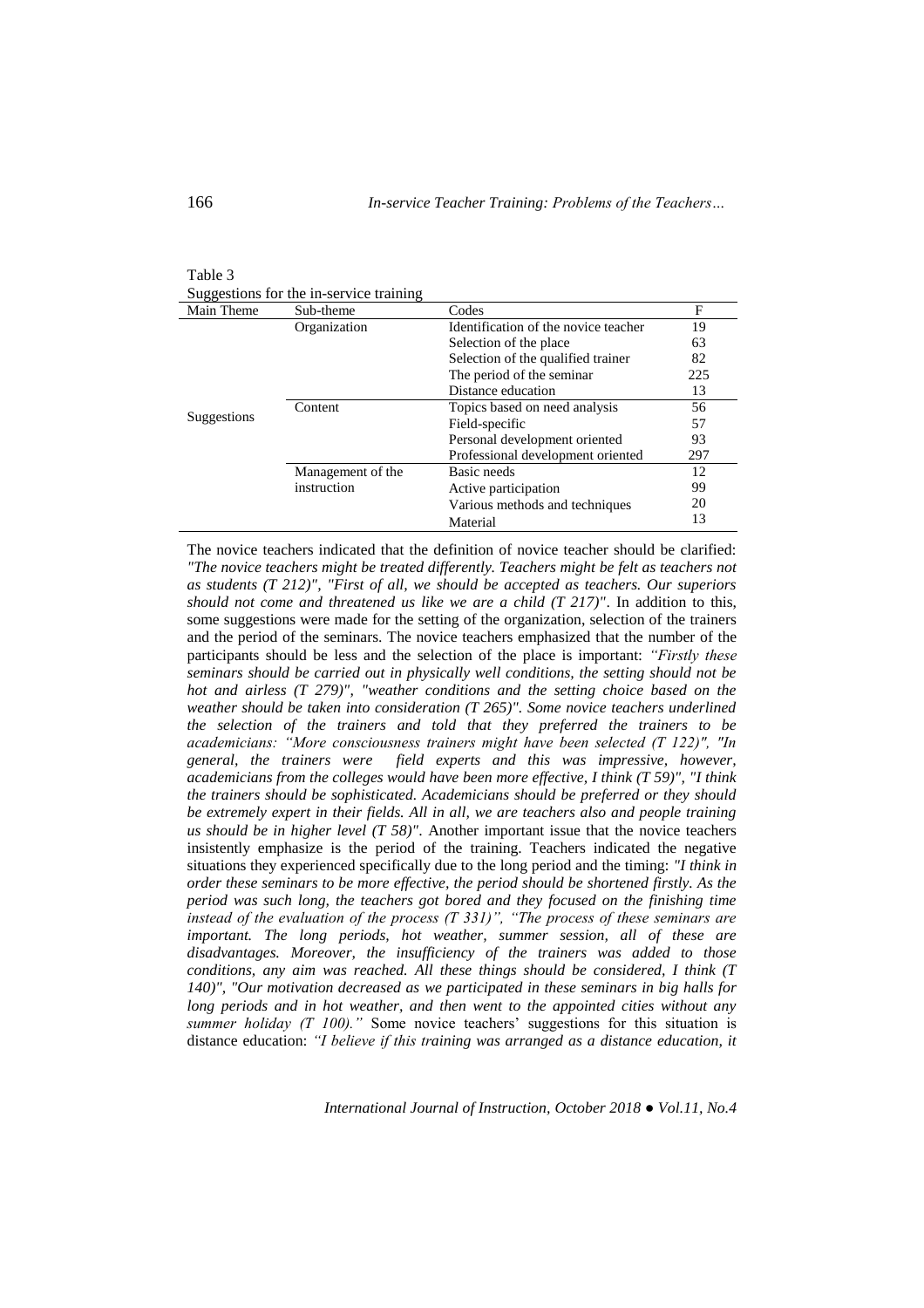### *Tuncel & Çobanoğlu* 167

*would have been more productive (T 39)", "It would have been more effective and useful if it was a distance education (T 41)"*.

While some of the novice teachers underlined the choice of topics under the sub-theme of "content", the others indicated that the content should be arranged based on the fields. Some significant statements are: *"I think teachers should be trained according to their study field. All in all, every field needs different issues. Their expertise is different. I think it does not make any sense to expect a usefulness after a unique education (T 318)", "I think, to be more effective, presentations and workshops should be arranged based on the field (T 172)", "The views of the novice teachers might have been asked, distance education could have been arranged, and each one could have preferred the training he wants (T 69)", "The topics and the trainers should be determined more sensitively via various analysis (T 153)."* Furthermore, the novice teachers suggested various seminars such as drama, theatre, diction, anger management, psychology and body language that support their personal development to be included in the seminars: *"I want a more emphasis on personal development issues. We need this more both as a teacher and an individual indeed (T 70)", "More importance might be given to personal development. I would have preferred an anger management seminar (T 176)", "Maybe; there might have been some issues which are supportive for the personal development of the teachers and increasing the self-confidence (T 239)"*. Professional development is another important issue under the sub-theme of the content. The novice teachers suggested that such topics which can improve their professional as classroom management, the arrangement of the instruction, legal regulations, making projects, counseling, special education, and communication: *"Issues which contribute to the teaching profession and which are useful in the classrooms should take place. Issues as activities, materials, classroom management, communication (T 216)", "I wish more time was spent for the topics of classroom practices, preparing materials, classroom management, and in-school activities. I think we need to know these topics more in our first years (T 255)", "New approaches to education. Designing and using materials. There would have been practices which we could improve ourselves in effective communication (T 263)", "Much more and more effective presentations might have been made in the issues of hearing impaired or mental disorders. Just in order to be aware of such students if there is any in my future class (T 47)", "I think every teacher should be more sensitive to the education of mental disorders (T 189)", "Sample projects practices and brainstorms might have been implemented with the novice teachers. Course books might be examined (T 92)"*.

Considering the codes under the sub-theme of "the management of the instruction", while some teachers drew attention to the basic needs in the practice period, most of the others indicated that the process should be with an active participation, practice-oriented and rich in materials: *"..this training might be more meaningful and effective with the active participation of the novice teachers. We all sit and sometime after it is intolerable to listen in a fixed position like this (T 291)", "The process of the seminars should have been the one in which listeners also actively participated and shared their opinions rather the presenters just talked and left (T 5)", "the quality of the trainers and the materials should be improved. Informing should be done with a rich presentation.*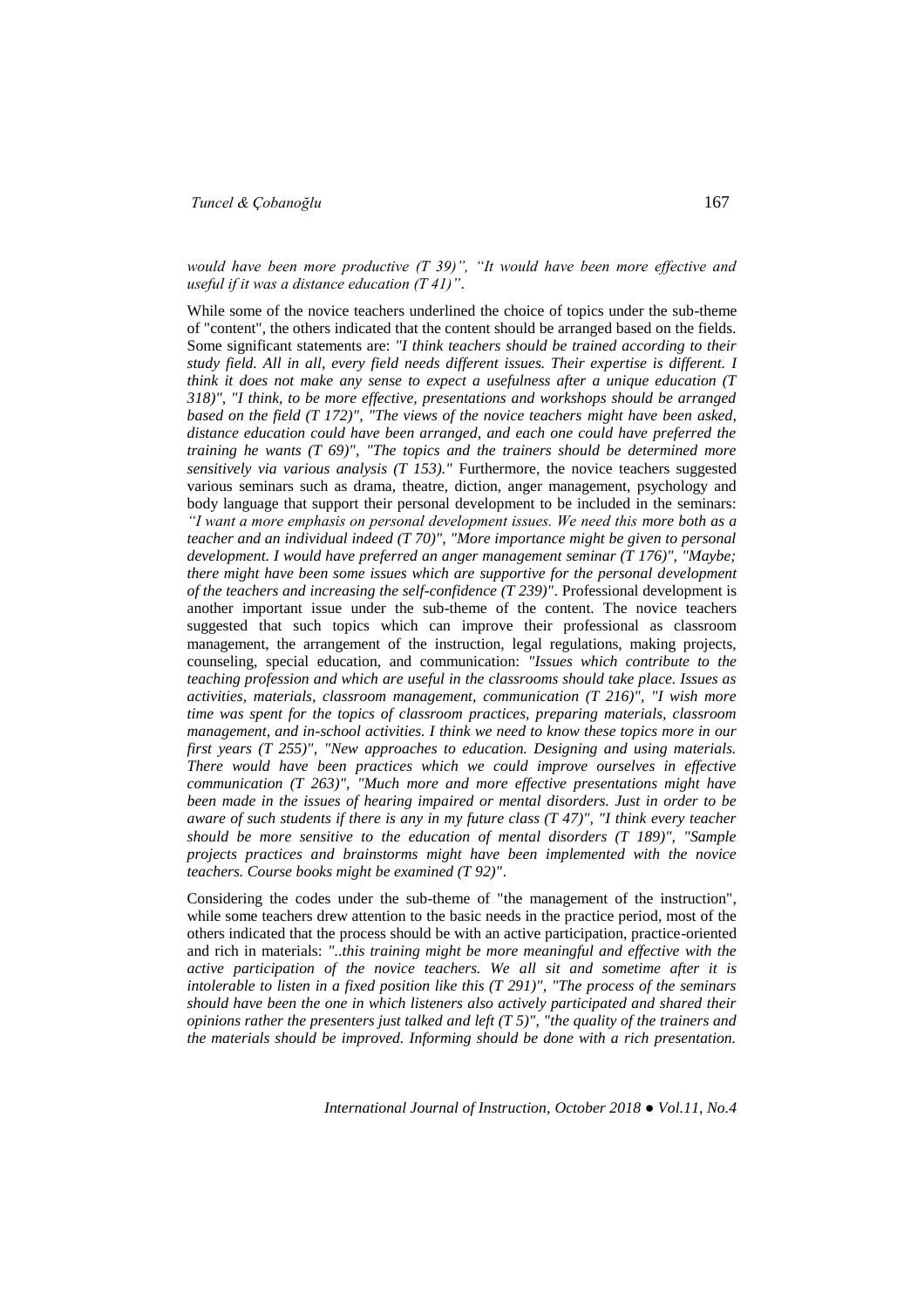*Possibilities should be created for the listeners' active participation (T 107)", "New instructional methods and techniques which are attractive for the novice teachers might take place in the seminars (T 248)"*.

### **DISCUSSION AND CONCLUSION**

Saiti and Saitis (2006) underlined the significant contribution of the in-service training to various areas such as the education policy, maintenance of the educational needs of teachers and students, and the mutual relationship between the school and its environment. Nevertheless, huge amounts of resources are being spent by the governments for in-service training. Moreover, each country has its specific in-service teacher training programs, and probably many of them are ineffective (Popova, Evans, Arancibia, 2016). The current research revealed that in-service training did not make any contribution to some novice teachers. Similarly, Huhtala and Vesalainen (2017) found that teachers need and request more training and most of the in-service training organized in Sweden is irrelevant from the teachers' need. The possible explanation for the views that the process did not make any contribution is lack of a careful need analysis while planning the training. According to Moeini (2008), in the planning process of an in-service training, need analysis is usually disregarded which causes the incorrect usage of time, money and human resources, and also leads to decrease the motivation and excitement of the participants. The in-service training programs which the governments organized do not prefer to focus on existing knowledge of the teachers and their improvement; instead, they generally concern how the teachers can be trained about what they need to know. This kind of perspective is undoubtedly ineffective as it ignores the needs and the existing beliefs of the teachers which are essential for a successful professional development (Hargreaves, 1992; Fullan, 2001). As Speck and Knipe stated, teachers do not want any kind of training about their profession which is enforced by the superiors (cited in Bayrakçı, 2009).

Another possible explanation for the negative perception of the contribution of the process might be that teachers are considered as the sources of the knowledge rather than active participants (Lieberman, 1995; Lieberman&Miller, 1990 cited in Sandholtz, 2002). In his study, Karakaya (2004) suggested that most of the Turkish teachers do not consider themselves as independent teachers and instead of focusing on professional development, they do much of the bureaucratic requirements imposed by the government. This kind of training approach is problematic in the way that teachers need to know what the authority wants them to know (Lieberman & Miller, 1990). In the traditional view of in-service training, there is a specific method that teachers are required to learn and adapt and little interaction occurs among the teachers (Sandholtz, 2002). However, professional development and communication should be taken into account together as inseparable parts of the training. In-service training programs should be carried out effectively in which trainers and teachers can work collaboratively instead of including just lectures. This approach might lead to understand the teachers better, analyze their teaching practice and provide them a more effective and significant professional development (Park et al., 2007; Angelides, 2002; Bardakçı, 2009).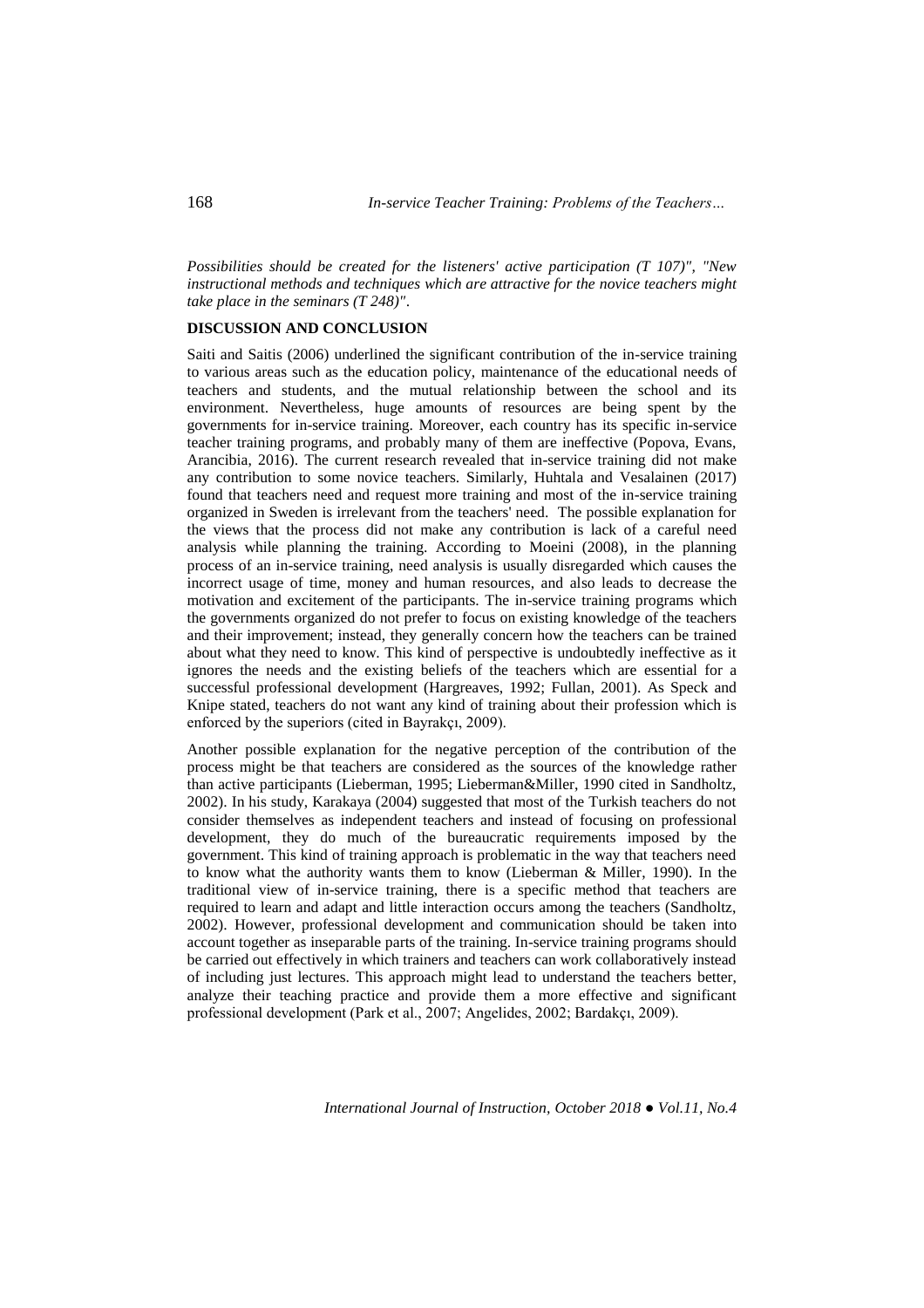### *Tuncel & Çobanoğlu* 169

Results show that the in-service training was effective in terms of providing the teacher's professional skills, attitudes, and values. It is important for the training given by the experienced professionals in the process of gaining professional skill and attitude. In the current research, participants evaluated the trainers based on their contributions to the process. Many variables such as the quality of the trainers, their professional experience and communication styles affect the in-service training process. Bayrakçı (2009) asserted that the experienced professional trainers in education and teaching, in particular, should be included in the planning process of in-service training programs. However, according to Yolcu and Kartal (2017), people who are accepted as experts make the instructions in training programs, and this approach feeds the traditional acceptance that learning is basically the transmission of the information. Similarly, Safi (2015) found out in Afghanistan, one of the handicaps for an effective in-service program is the lack of professional trainers. In contrast, the training process should be transformed into a sharing platform of the experiences in curriculum, instruction, and measurement. The teachers should be trained by the experts of contemporary issues which are brand new for the teachers.

The current research concluded that the in-service training did not contribute to the personal development of the teachers. In a report by EURYDICE European Unit (1995) in-service training is stated to meet the teachers' not only professional but also personal needs. As Avalos (2011) underlined, a teacher professional development process includes both cognitive and emotional improvement. In this sense, an individual should be supported in the scope of pre-service and in-service activities. The participants also indicated the lack of support to the personal development in the suggestion section. Whereas, a qualified in-service training might contribute to the development of the teachers in multiple perspectives if it prevents just carrying out the planned purposes. Based on the teacher professional competency revised by The Ministry of Education (2017), professional knowledge, skills, attitudes, and values are also emphasized. Mikkola (2012, p. ix) also underlines the moral and social dimensions of teacher qualifications. She mentions four different sub-areas: content knowledge, expertise in learning and teaching, social and moral competence, and the multifaceted skills that are involved in practical school work (cited in Huhtala&Vesalainen, 2017). Furthermore, Niemi(2015) pointed out the importance of pre-service and in-service education in developing teacher proficiency which is a key point in co-operation, collaboration and networking in and outside the school.

The negative views on the setting where the in-service training was conducted is another significant point for the evaluation of the training. The place of the training was evaluated in terms of suitability, physical and social facilities, and also the number of the participants and the weather conditions. This revealed that the conditions of the training place should be carefully considered apart from many variables. According to Özer (2004), the places chosen for the in-service training should not only be equipped with the essential learning materials but also be the appropriate places for the adult trainees. This is because the properties of the learning environment play an important role in active participation as it directly affects the teaching and learning process. In his review of adult learning theories Smylie (1995) identified specific conditions that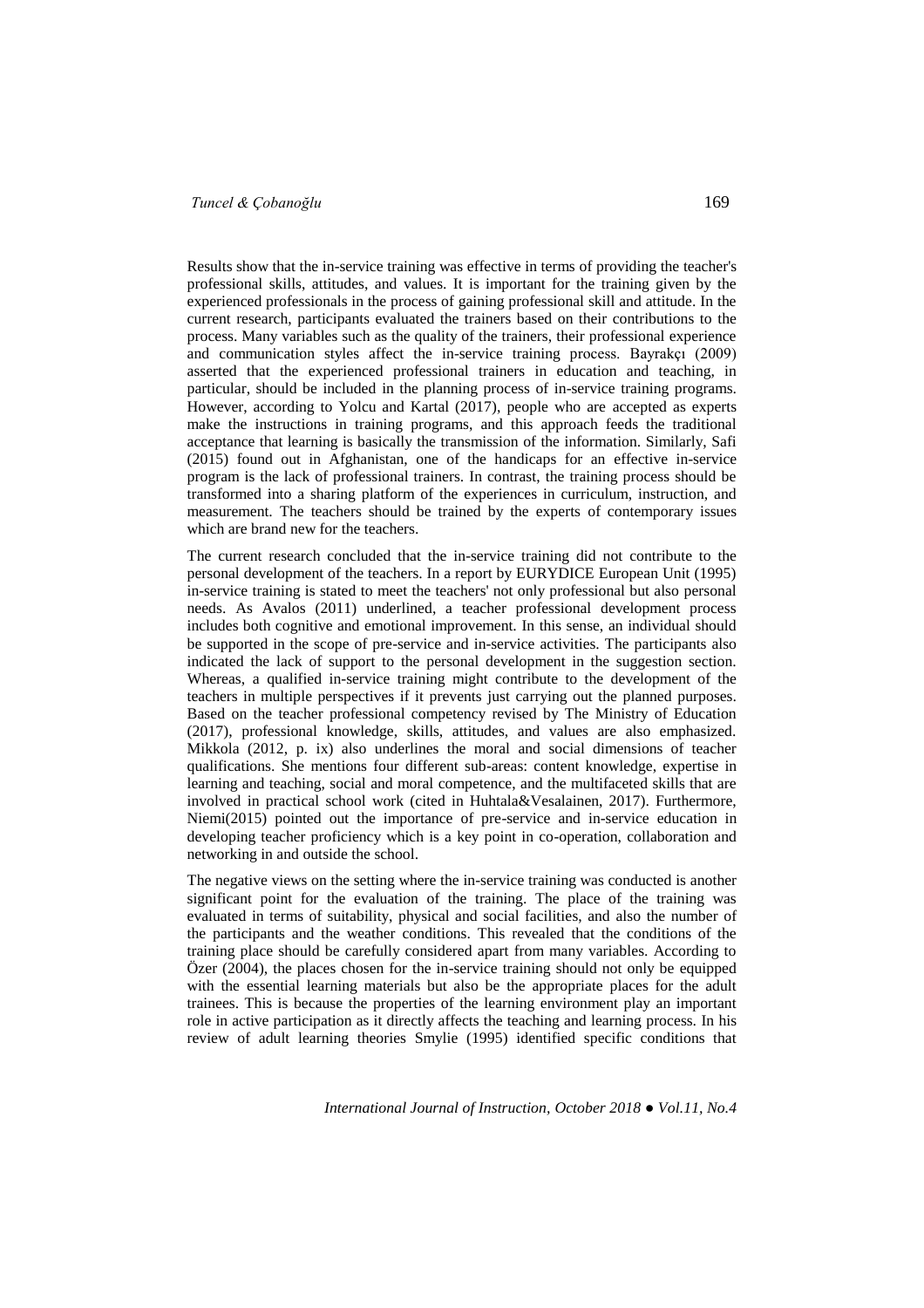encourage the learning process in the workplace: (1) opportunities for individuals to work with and learn from others on an ongoing basis; (2) collaboration in group work and learning; (3) chances to work with and learn from others of similar position; and (4) variation, challenge, autonomy, and choice in work roles and tasks (cited in Sandholtz, 2002). In the current research, teachers stated that the materials were either insufficient or ineffective. However, the usage of materials in teaching and learning process support the various learning ways through concretion. What's more, as in-service training is a type of adult education, it is sensible to consider the psychological and pedagogical features of the adult education (Myloka, 2017).

A significant finding of the current study is that participants referred the teaching and learning process of the in-service training as teacher-centered. According to Sandholtz (2002), in many of the traditional in-service training teachers just sit silently and no trace of collaboration can be followed in the sessions. Nevertheless, just as their students, teachers also need a learning environment which they can actively participate in and work with their peers collaboratively. Professional development environments should also consider the needs of each individual. It is extremely inconsistent to employ teacher-centered practices in professional development attempts with the current educational approach carried out in Turkey which is constructivism. Particularly, considering the modeling role of the teacher in gaining professional attitude and skills, this inconsistency is a huge obstacle to actual the aims of the education. On the other hand, trainers might have employed teacher-centered practices because of the unfavorable conditions and a huge number of participants.

Some of the in-service teacher training might focus on the usage of one specific technology or on the introduction of an implementation. But the in-service training in the current study had an extensive content which might lead to an overlapping throughout the process. In order to prevent this, purposes should be clearly identified in the planning process and the content should be limited based on the purposes. Besides, trainers can coordinately work and cope with the negative situation through this. The EU report (2015) underlies the unity of the content, pedagogy and the practice in performing the purposes of in-service training for both the participants and the trainers. Moreover, it is the necessity to employ a sophisticated and qualified staff in all levels and fields of education.

In the current study, the participants also made some suggestions for the in-service training process such as effective time planning in the organization of the training, a professional skills-oriented content preference and an active participation in the training process. The views and the suggestions of the participants are significant data to evaluate an implementation. To reflect the revisions through scientific feedbacks provide the implementations to be more qualified. Furthermore, it provides the continuity of the implementation and supports a quick problem-solving process to meet the need rooted in changing situations. As stated by Bayrakçı (2009) and Koç (2016), lack of provision for feedback and a systematic in-service training model are the primary problems of in-service training practices in Turkey.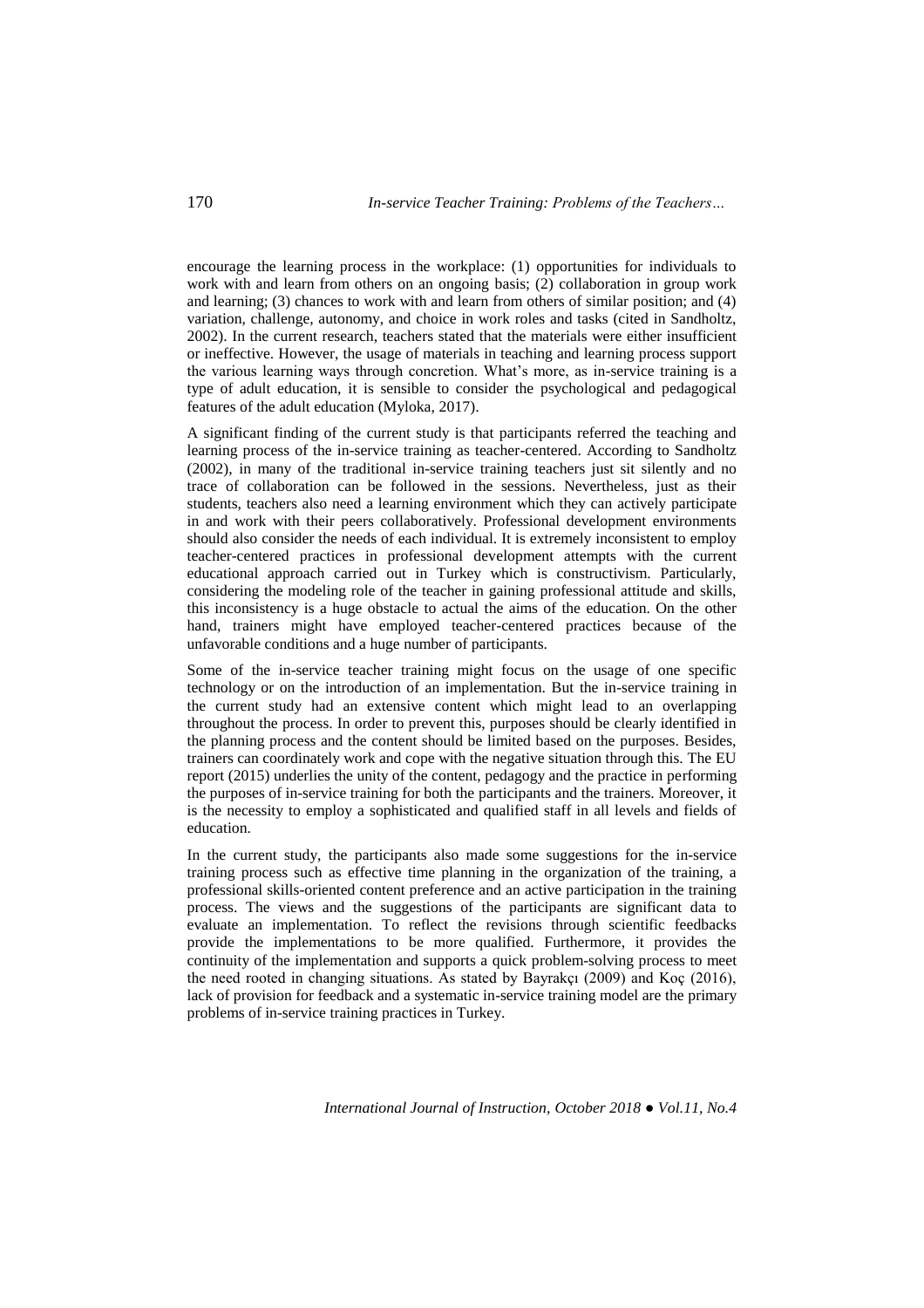#### **RECOMMENDATION**

This study emphasized that in-service training which has a significant role in teacher training should become functional by moving away from a traditional approach which is based on the transmission of the knowledge. The teacher has a key role as a practitioner of the educational reforms. In this sense, teacher learnings should be taken into consideration as well as student learning.

The planning process should be carefully carried out in order for in-service training to be effective and sustainable. Similar to the curriculum development process, in-service training should be planned systematically, as well. The needs of the participants should be carefully analyzed and purposes should be determined according to these needs.

The content should be chosen as contemporary and practical. The development of skills and knowledge should be integrated to gain attitudes and values in a holistic way. In addition to how and what to teach, the knowledge of who is teaching and who is being taught is also important. The content should include the facilitators of learning and human development.

The andragogy principles should be taken into account in organizing the teaching and learning process and the activities required active participation should be designed. The quality of the trainers, the features of the environment and the period of the training are also important variables in reaching the goals effectively.

In the evaluation process, the level of goal achievement should be considered in terms of the reflection of the practices in the classroom. Participants should also take place in planning and evaluation process of their own trainings. Feedbacks should be taken into account for the future in-service training.

A more scientific and current process might be employed via a collaboration with teacher training institutions and teacher trainers throughout all phases of in-service education. Apart from this, a continuous dialogue between the researchers, scientists, and teachers leads to update their knowledge.

An in-service training is an expensive investment in terms of time, money and facilities. Thus, it is advisable to examine this investment scientifically and to search its sustainability and the effects on the classroom activities.

#### **REFERENCES**

Avalos B. (2011). Teacher professional development in Teaching and Teacher Education over ten years, *Teaching and Teacher Education*, 27(1), 10-20.

Bando, R. & Li, X. (2014). *The effect of in-service teacher training on student learning of English as a second language*. Washington: Inter-American Development Bank Working Paper Series No: IDB-WP-529.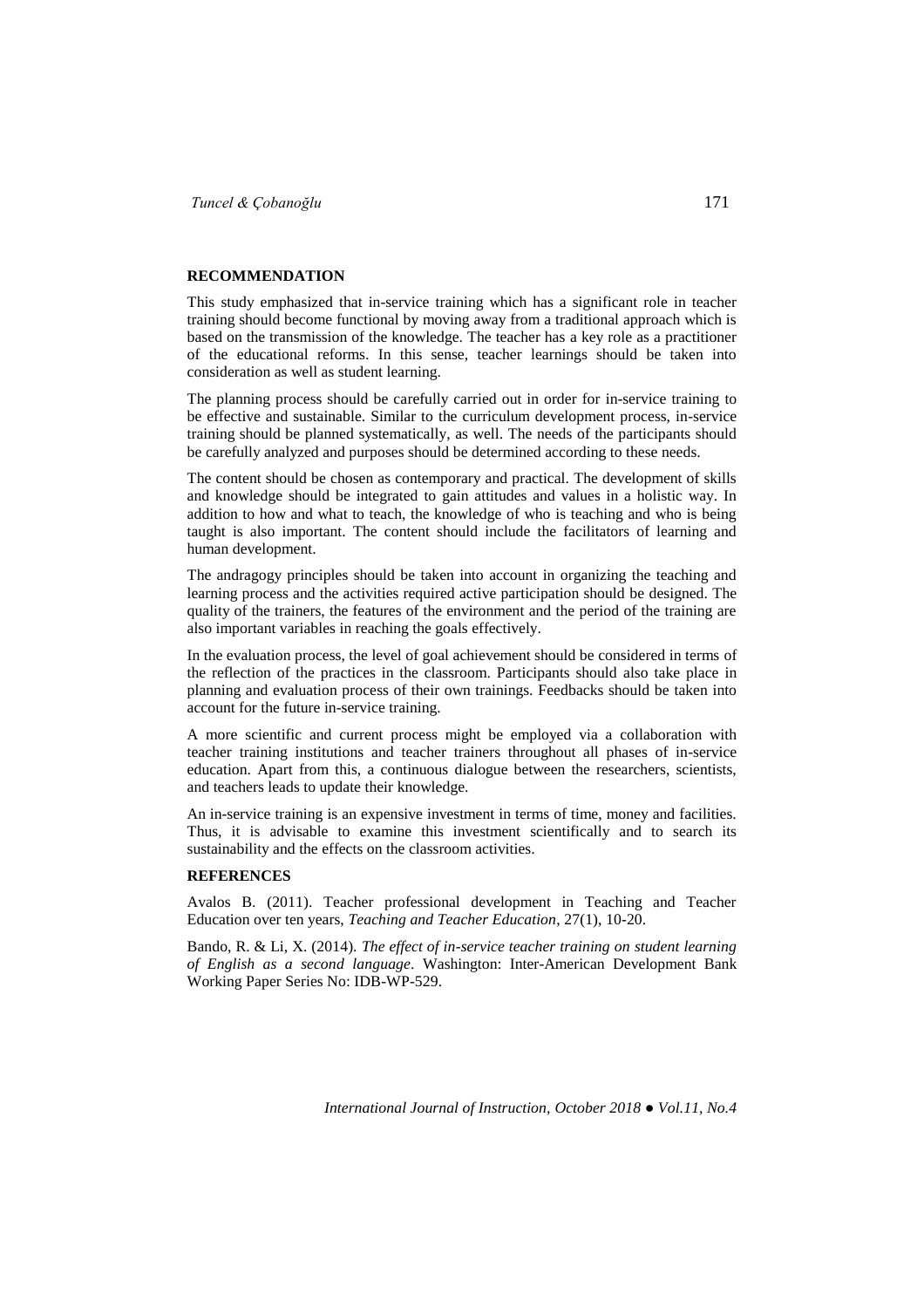Bayrakcı, M. (2009). In-Service Teacher Raining in Japan and Turkey: a Comparative Analysis of Institutions and Practices, *Australian Journal of Teacher Education*, 34(1), 10-22.

Dass, P. M. & Yager, R. E. (2009) Professional Development of Science Teachers: History of Reform and Contributions of the STS-Based Iowa Chautauqua Program. *Science Education Review*, 8(3), 99-111.

EURYDICE (1995). *In-service training of teachers in the European Union and the EFTA/EEA countries*. European Unit, Belgium.

EURYDICE (2004). *Keeping teaching attractive for the 21st century*. European Unit, Brussels.

Guskey, T. R. & Huberman, M. (1995). "Introduction." In: Guskey, T.R. and Huberman, M. (Eds) *Professional Development in Education: New Paradigms and Practices*. New York: Teacher College Press, pp. 1-6.

Huhtala A. & Vesalainen, M. (2017). Challenges in developing in-service teacher training: Lessons learnt from two projects for teachers of Swedish in Finland. *Apples – Journal of Applied Language Studies,* 11(3), 55–79.

Karakaya, S. (2004) A comparative study: English and Turkish teachers' conceptions of their professional responsibility, *Educational Studies*, 30(3), 195-216. their professional responsibility, *Educational Studies*, 30(3), DOI:10.1080/0305569042000224170

Koç, E. M. (2016). A General Investigation of the In-Service Training of English Language Teachers at Elementary Schools in Turkey*. International Electronic Journal of Elementary Education*, 8(3), 455-466.

Liberman, A. (1995). Practices That Support Teacher Development: Transforming Conceptions of Professional Learning. *The Phi Delta Kappan*, (8), 591.

Ministry of National Education [MoNE]. (2015). *Regulation of Appointment*, Ankara: Turkey.

Ministry of National Education [MoNE]. (2017). *Teacher Strategy Document 2017- 2023*, Ankara: Turkey.

Moeini, H. (2008). Identifying Needs: A Missing Part in Teacher Training Programs, International Journal Of Media, *Technology And Lifelong Learning*, 4 (1).

Mykola, S. (2017). In-servıce teacher traınıng courses: organızatıonal components. Naukovì Zapiski Ternopìlʹsʹkogo Nacìonalʹnogo Pedagogìčnogo Unìversitetu Imenì Volodimira Gnatûka. *Serìâ: Pedagogìka*, 0 (2), 121-129. doi:10.25128/2415- 3605.17.2.17

Niemi, H. (2015). Teacher professional development in Finland. *Psychology, Society, &Education*, 7 (3), 279-294.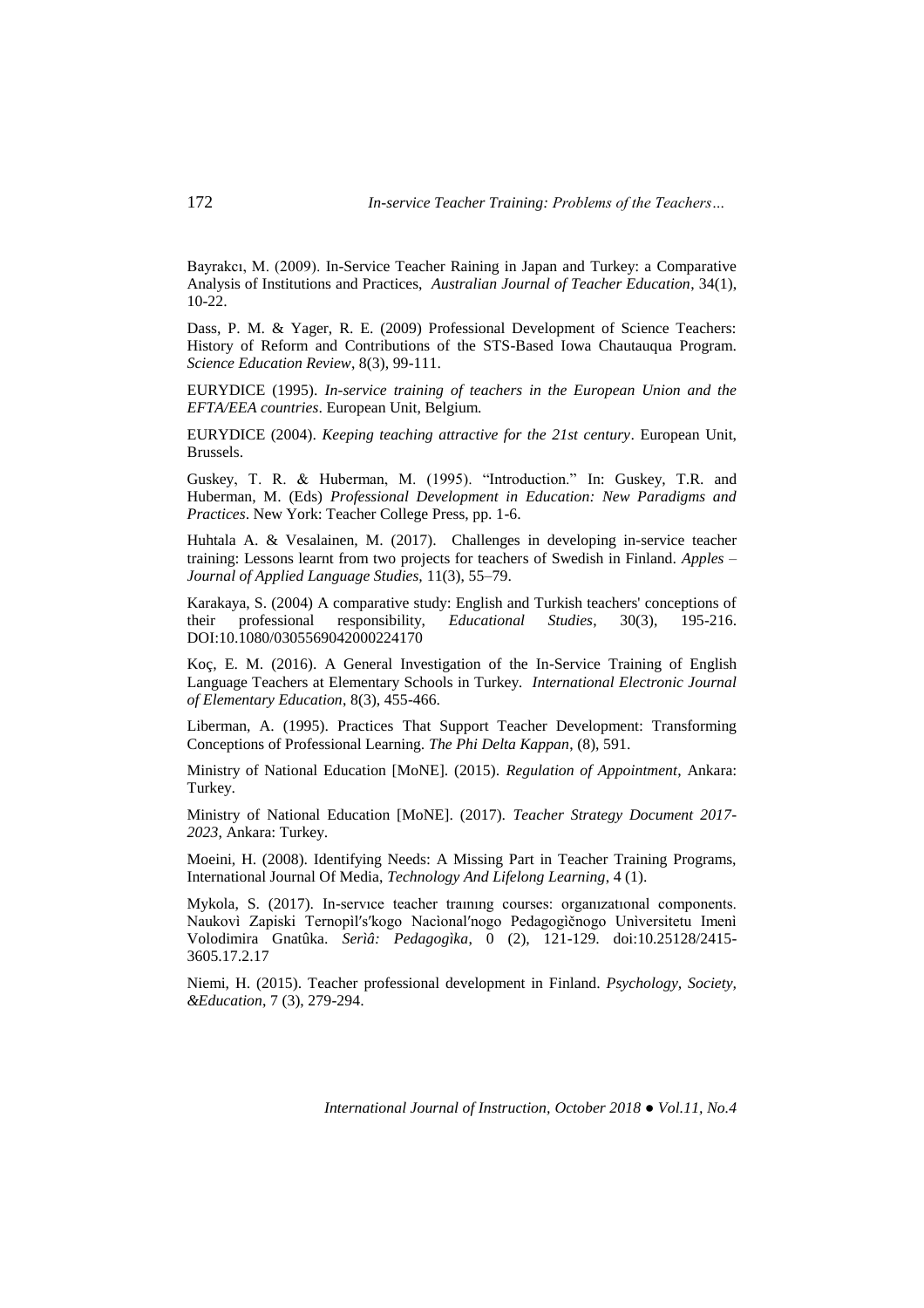OECD (2005). *Teachers matter. Attracting, developing and retaining affective teachers*. OECD Publications, France.

Özer, B. (2004). In-service training of teachers in Turkey at the beginning of the 2000s, *Journal of In-service Education*, 30 (1), 89-100.

Popova A., Evan, D. K. & Arancibia V. (2016). *Training Teachers on the Job, What Works and How to Measure It*. Background Paper to the 2018 World Development Report, Policy Research Working Paper 7834

Safi, S. (2015). In-service Training Programs for Schools Teachers in Afghanistan: Teachers' Views about effectiveness of the In-service training. *Networked Digital Library of Theses & Dissertations*, EBSCOhost (accessed January 5, 2018).

Saiti, A & Saitis, C. (2006) In-service training for teachers who work in full-day schools. Evidence from Greece , *European Journal of Teacher Education*, 29(4), 455- 470. DOI: 10.1080/02619760600944779.

Sandholtz, J. H. (2002). Inservice training or professional development: contrasting opportunities in a school/university partnership. *Teaching and Teacher Education*, 18 (2002) 815–830.

Sezer, B., Karaoğlan-Yılmaz, F.G. & Yılmaz, R. (2017). Comparison of Online and Traditional Face-to-Face In-Service Training Practices: An Experimental Study. *Çukurova Üniversitesi Eğitim Fakültesi Dergisi* 46(1), 264-288.

Sykes, G. (1996). Reform of and as Professional Development. *The Phi Delta Kappan*, (7), 464.

The European Commission (2013). *Key Data on Teachers and School Leaders in Europe*. 2013 Edition. Eurydice Report. Luxembourg: Publications Office of the European Union.

The European Commission (2012). *Supporting the teaching professions for better learning outcomes*. Commission staff working document. Strasbourg, SWD(2012).

The European Commission (2015). *New priorities for European cooperation in education and training*. Commission staff working document. Brussels, SWD (2015).

Theunissen, M. & Veenman, S. (1998). *Interorganisational Networks in the Domain of In-Service Teacher Training*. Reports, Catholic Univ., Nijmegen (Netherlands).

Training, P., & Programmes In The E-, C. (2011). *Teachers as Lifelong Learners: Case Studies of Innovative In-Service Teacher Training Programmes in the E-9 Countries*.

Vukelich, C. & Wrenn, L. C. (1999) Quality Professional Development: What Do We Think We Know?, *Childhood Education*, 75(3), 153-160. DOI: 10.1080/00094056.1999.10522003 To link to this article: https://doi.org/10.1080/00094056.1999.10522003